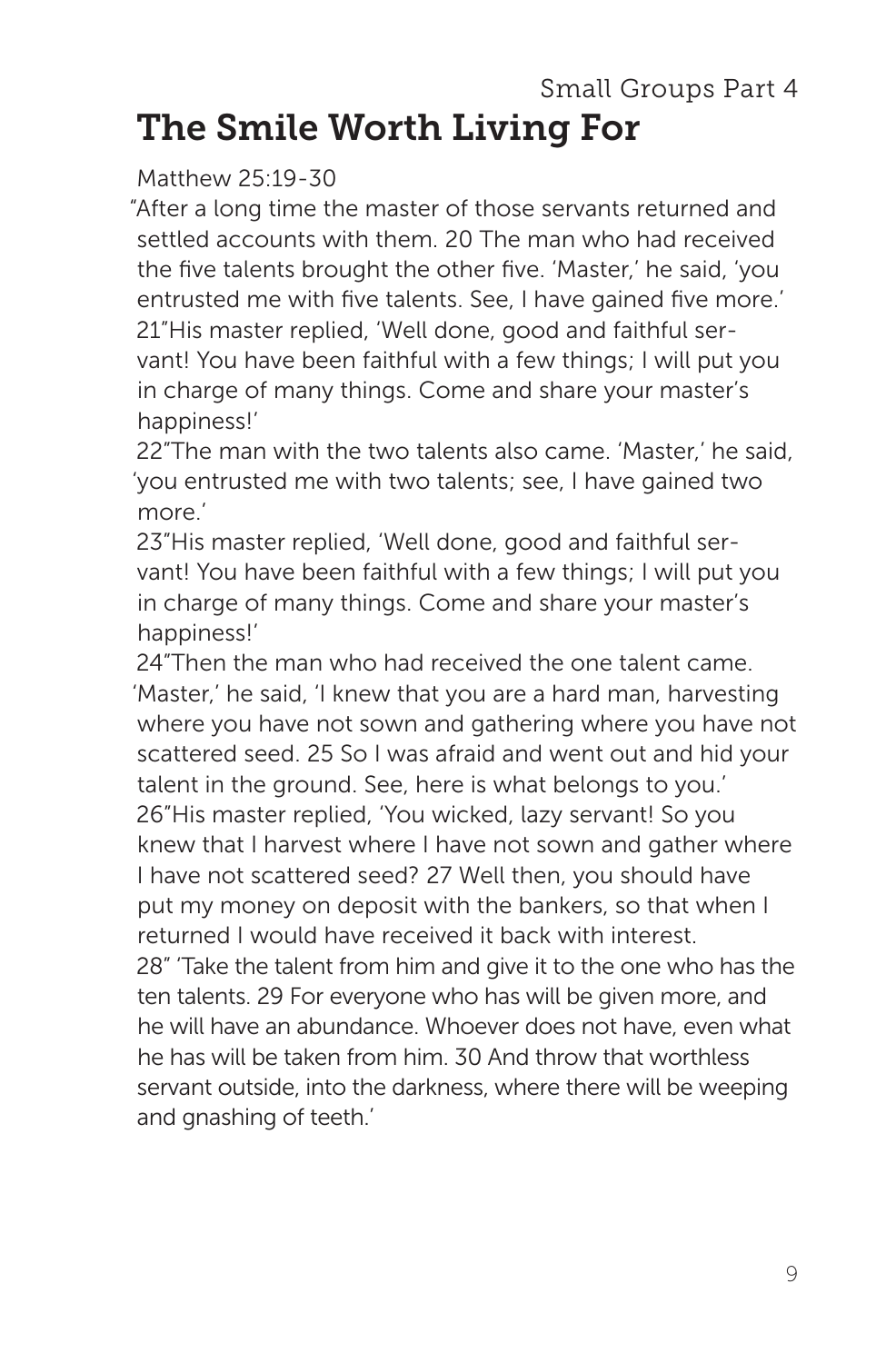## Living in God's Smile

\_\_\_\_\_\_\_\_\_\_\_\_\_\_\_\_\_\_\_\_\_\_\_\_\_\_\_\_\_\_\_\_\_.

Message notes:

If we live to try to please others, we will miss the focus of

| done with what He ___________ us.                                                                 | There is an accounting with God about what we have |
|---------------------------------------------------------------------------------------------------|----------------------------------------------------|
| It all belongs to the _____________.                                                              |                                                    |
| God is a __________________, celebration, and a joy                                               |                                                    |
| One talent is better than talents.                                                                |                                                    |
| you are.                                                                                          |                                                    |
| When you know that God smiles over you it gives you a<br>_______________________ to attempt great |                                                    |
| things for God.                                                                                   |                                                    |
| Additional notes:                                                                                 |                                                    |